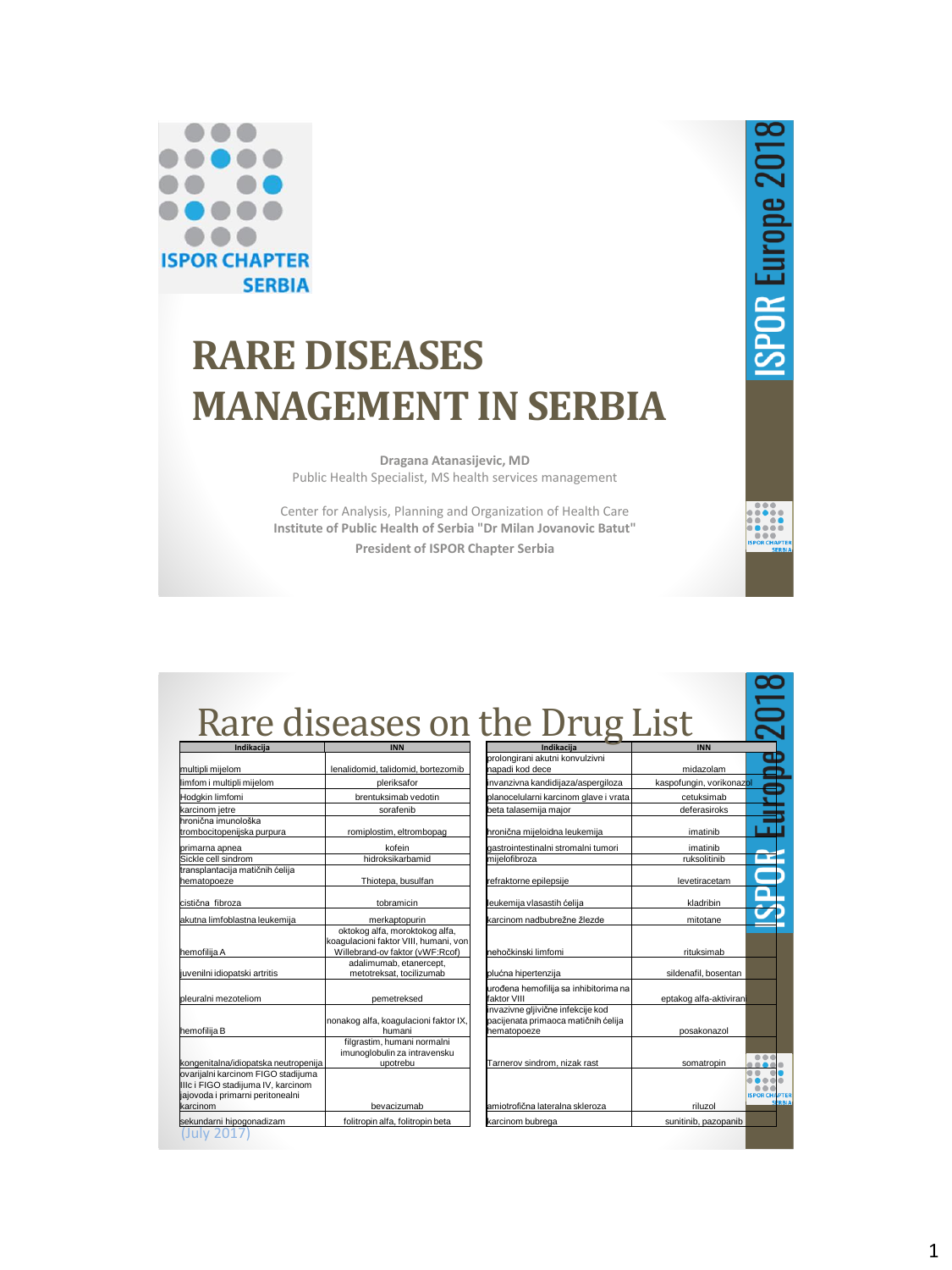| <b>Fund for Rare Diseases</b> |                                        | SPOR Europe 2018 |
|-------------------------------|----------------------------------------|------------------|
| ИНН                           | <b>Indication</b>                      |                  |
| imigluceraza                  | Gošeova bolest tip 1 i 3               |                  |
| taligluceraza                 | Gošeova bolest tip1                    |                  |
| idursulfaza                   | MPS II (Hanterov sindrom)              |                  |
| alglukozidaza alfa            | Pompeova bolest                        |                  |
| <b>laronidaza</b>             | MPS I                                  |                  |
| mercaptamin                   | Cistinoza                              |                  |
| agalzidaza beta               | Fabrijeva bolest                       |                  |
| elosulfaza alfa               | MPS IV (Morquio sindrom)               |                  |
| cerliponaza alfa              | Batenova holest                        |                  |
| sebelipase alfa               | LAL deficit                            |                  |
| sapropterin dihydrochloride   | <b>BH4</b> deficit                     |                  |
| nusinersen                    | <b>SMA</b>                             |                  |
| everolimus                    | Neuroendokrini tumor pankreasa I pluća |                  |
| pasireotid                    | Kušingova bolest                       |                  |
| everolimus                    | SAGA tumor                             |                  |
| everolimus                    | Tuberozna skleroza                     |                  |
| vandetanib                    | Medularni karcinom tiroidne žlezde     |                  |
| pasireotid                    | Akromegalija                           |                  |
| icatibant / conestat alfa     | <b>HAE</b>                             | <b>SERBIA</b>    |
| riociquat                     | PAH                                    |                  |
| selexipag                     | PAH                                    |                  |

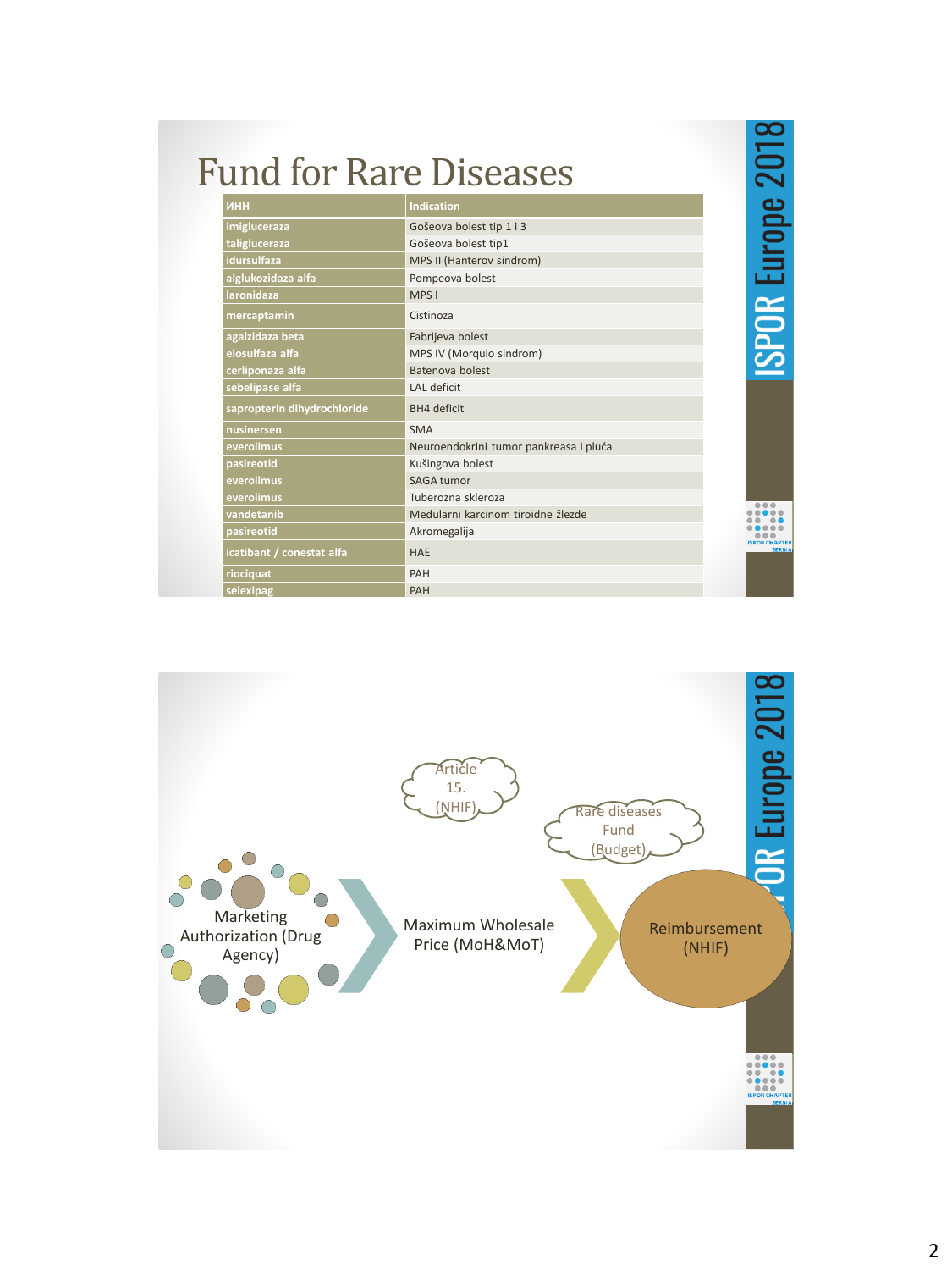

## The criteria for placing the drug on the Drug List

- General criteria:
	- pharmacotherapeutic justification
	- pharmacoeconomic justification
	- funding provided by the Financial Plan of the Republic Fund
- Specific criteria:
	- managed entry agreements
	- priority order



Source: Rulebook on Criteria for Listing of Reimbursement Medicines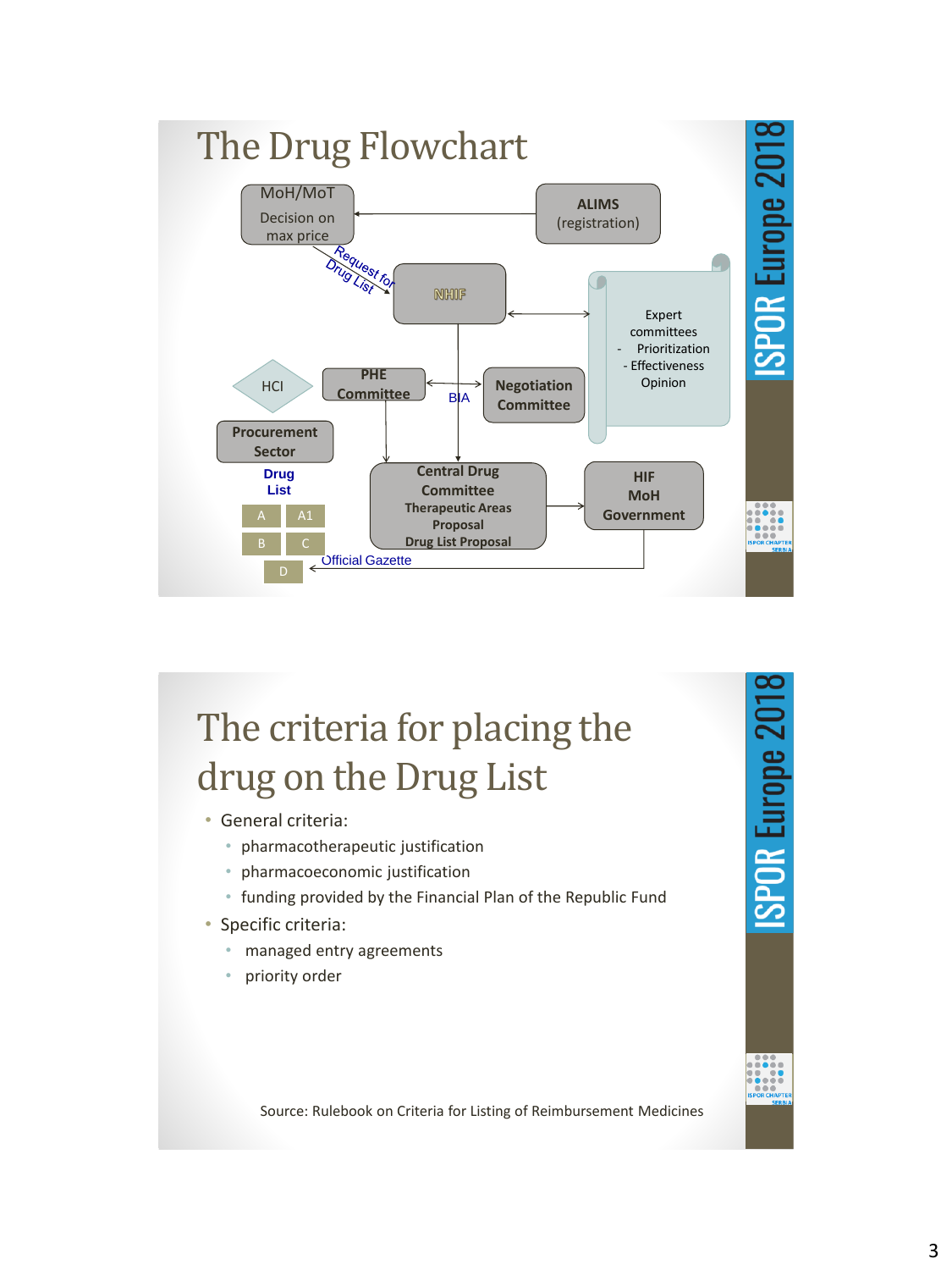## Additional parts of the POU

- According to the Healthcare Law and Health Insurance Law, if is not possible to realize the right to the healthcare due to financial constraints of NHIF, Republic of Serbia will ensure, through its own budget, that realization for the population groups listed in mentioned laws.
- In that purpose, few years ago has been established by Ministry of Health (MOH) a special fund for rare metabolic diseases and rare tumors, each year approved by Government.
- **Current regulation does not specify specific criteria that will direct which drug belongs to which fund (NHIF that covers drugs on the Drug list or Special fund for rare diseases and tumors).**
- **The management of resources coming from this Special fund is limited just on the clinical decision of choosing the most appropriate patient that will benefit the most from given medicine.**

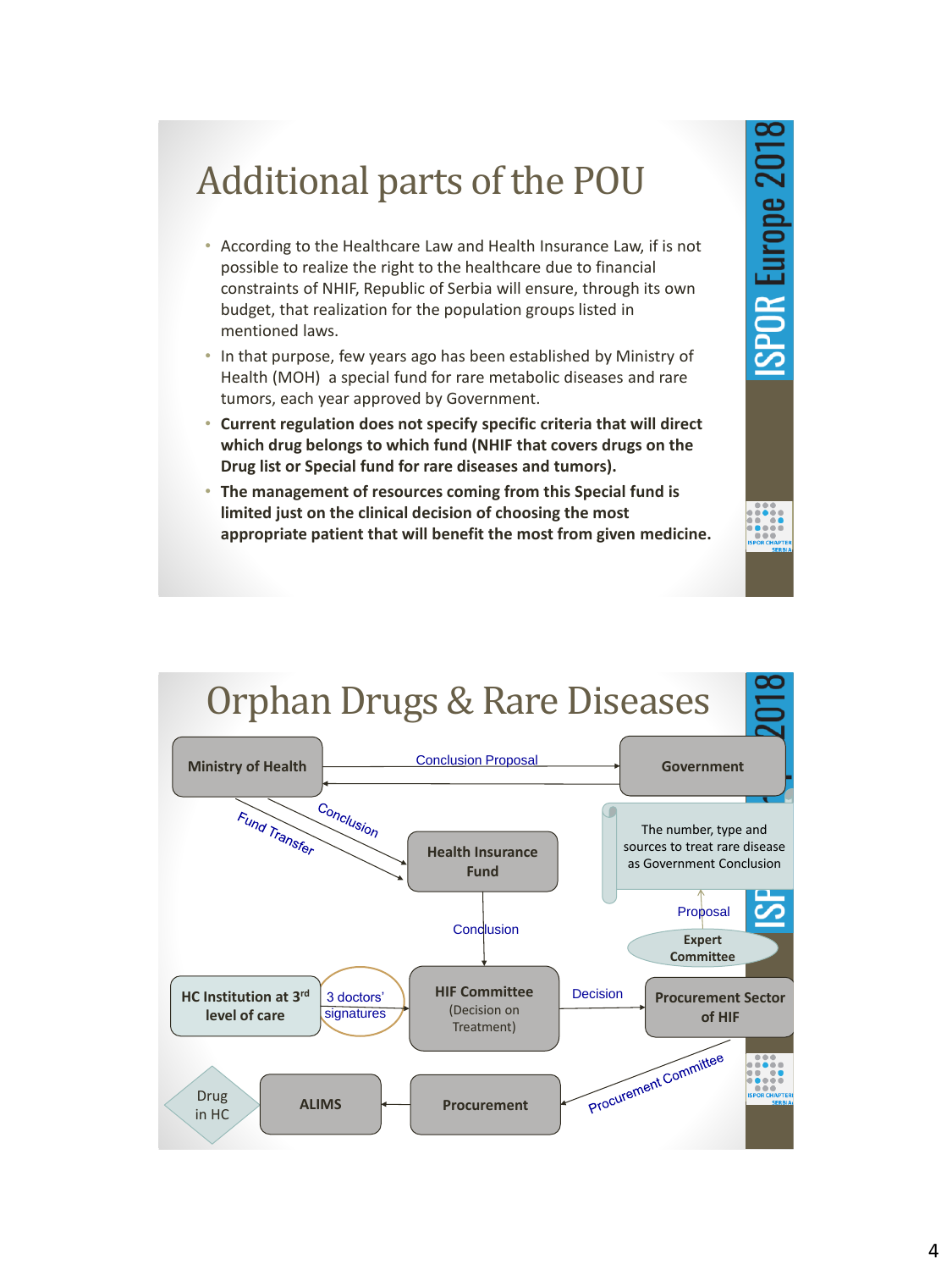### Current Status

- Situation Analysis
- Action Plan to introduce HTA as tool
- Strategy of Public Health
- New Health Care Law
- New Heal Insurance Law
- NGO's activities introducing of MCDA

### Criteria

#### NEEDS

- Disease severity
- Size of affected population
- Availability of other therapeutic options
- Burden of disease on everyday life of patent, family and community

#### **EFFECTIVENESS**

- Impact of the therapy on quality of life and life extension
- Impact on health status and outcomes recorded by patients
- Safety and adverse events
- Evidence of clinical effectiveness BUDGET IMPACT
- Cost of therapy
- Cost of healthcare except the drug

**ISPOR Europe 2018** 

**ISPOR Europe 2018**